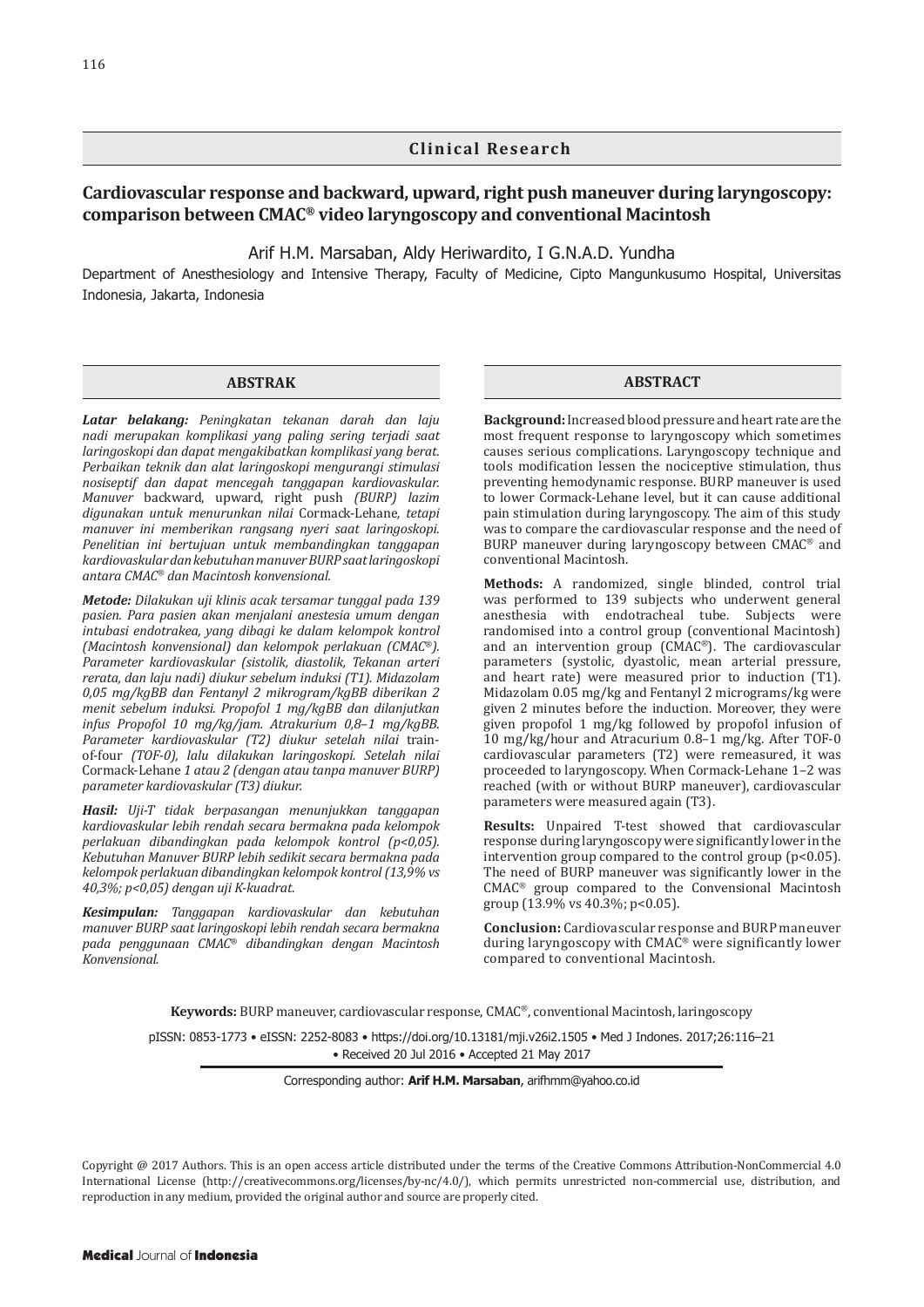Laryngoscopy creates painful stimuli, resulting in cardiovascular response in the form of increased blood pressure and heart rate. Although these responses are transient, they could be problematic for patients with cardiac diseases and intracranial lesion.<sup>1</sup> Higher dose intravenous opioid and intravenous lidocaine cannot repress cardiovascular response totally.<sup>2</sup> Inhalation agents used to deepen anesthesia cause blood pressure drop, resulting in poor coronary and brain perfusion. Neural blockage in airway needs special skills and experiences due to the difficulty level and high risk of local anesthesia injection into the vessels. Topical anesthesia use in the airway is still in research.<sup>3</sup> Cardiovascular blocker drugs such as bisoprolol or esmolol can be given, but sympathetic activity would be repressed leading to decreased coronary perfusion.4 Laryngoscopy technique and tools modification lessen the nociceptive stimulation, thus preventing hemodynamic response.5,6

Backward, upward, right push (BURP) maneuver is a maneuver to push larynx from outside, to get a better larynx visualization during laryngoscopy. Laryngoscopy will push larynx downward (caudal), upward (anterior) and to the left. BURP maneuver positioned larynx to its original position, and the epiglottis is still lifted, creating an optimal visualization of larynx and glottis. $7-9$ 

Laryngoscopy video's role is increasing in the last 10 years, especially for difficult airway management. The larynx was visualized better, decreasing failed intubation. $10-12$  The advantages of CMAC® such as increased successful first attempt of intubation, shorter laryngoscopy duration, and decreasing Cormack-Lehane grade interest the researchers to compare the cardiovascular responses and BURP maneuver necessity during laryngoscopy between video laryngoscopy CMAC® and the conventional Macintosh.

### **METHODS**

After getting approval from the ethics committee, the Faculty of Medicine Universitas Indonesia, Cipto Mangunkusumo Hospital and consents from patients (No. 878/UN2.F1/ETIK/2015), a randomised, single blinded, control trial was conducted in Cipto Mangunkusumo Hospital, Jakarta from October to December 2015. Population was surgery patients who underwent general anesthesia with endotracheal intubation in Cipto Mangunkusumo Hospital.

The inclusion criteria were adult (18–65) years old, body mass index (BMI) 18.5–30 kg/m<sup>2</sup> , physical status American Society of Anesthesiology (ASA) 1–2, and have consented to participate in this study. The exclusion criteria were pregnancy, history of cardiac diseases, cerebrovascular disease history, hypertension, hypotension, tachycardia, bradycardia, patients consuming cardiovascular drugs, difficult airway suspicion, increased intracranial pressure, and converted general anesthesia patients from regional anesthesia. Furthermore, the dropout criteria were patients who moved during laryngoscopy, patients with desaturation or other emergencies, train-of-four (TOF) score did not reach 0 with induction and relaxation dose according to study protocol, Cormack-Lehane level other than 1 or 2 at the first laryngoscopy attempt with BURP maneuver (60 seconds maximum).

Samples were obtained through non probability<br>sampling with consecutive sampling. consecutive Randomization for subjects was done with block randomization using tables. The sample size was calculated using analytic categorical sample size formula for unpaired two groups. Proportion was obtained from previous research. The subjects were divided into two groups of laryngoscopy; the Macintosh blade group and the video laryngoscopy CMAC® group.

The recorded data were name, age, sex, medical record, height, weight, and ASA status. A vital signs monitor was put on patients on the operating table. Systolic and diastolic blood pressure, mean arterial pressure, and heart rate were recorded/ time-1 (T1). Both groups received midazolam 0.05 mg/kgBW and fentanyl 2 mcg/kgBW intravenous, oxygen 80 via face mask, tidal volume 6–8 mL/kgBW, and respiratory rate 12–14 x/minute. Two minutes after midazolam and fentanyl administration, induction with propofol 10 mg/kgBW was done, followed by continued infusion of propofol 10mg/kg/hour. Atracurium 0.8–1 mg/kgBW was given after eyelashes reflect was lost. After TOF score was 0, systolic and diastolic blood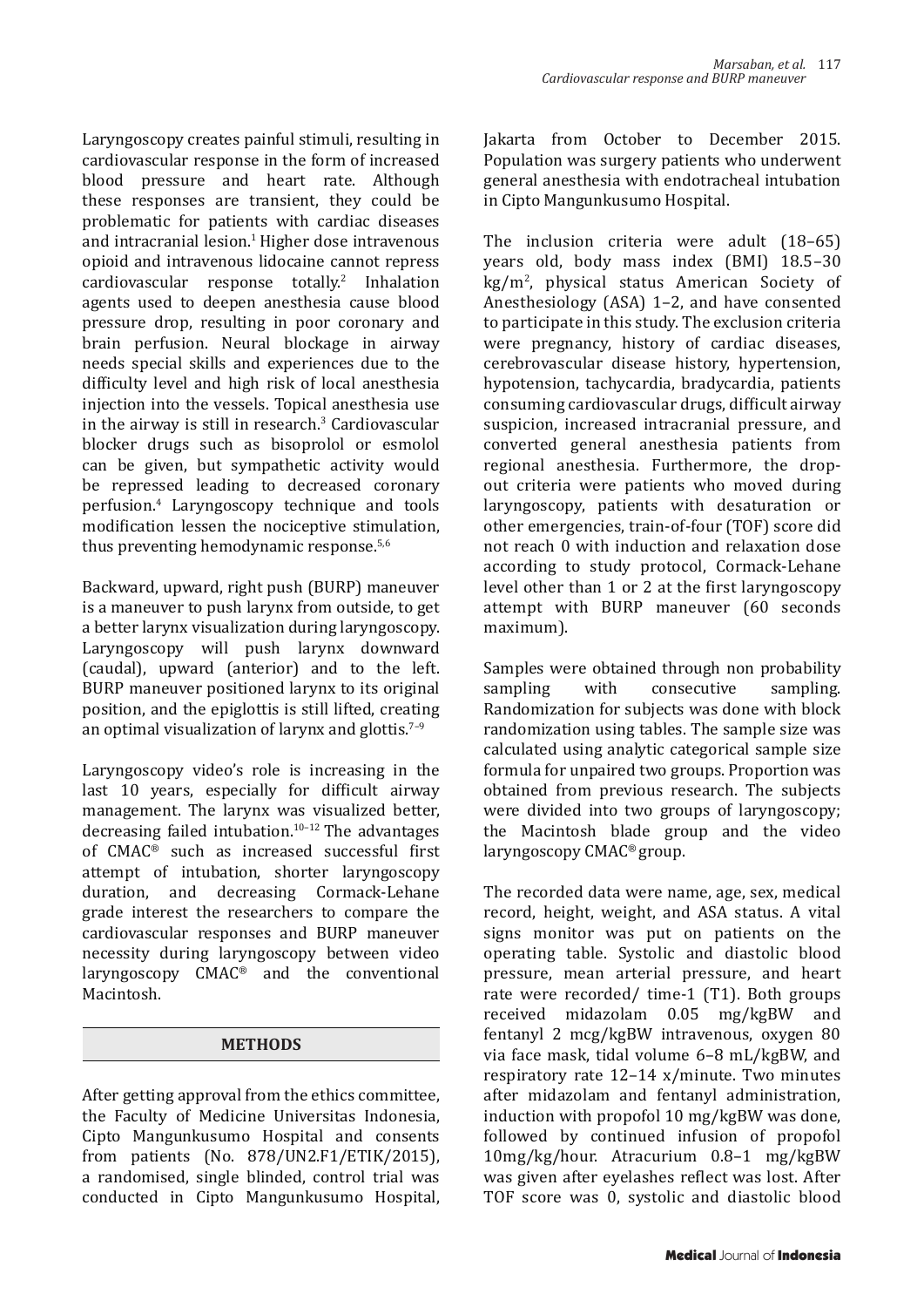pressure, mean arterial pressure, and heart rate were recorded/ time-2 (T2). Laryngoscopy was performed until Cormack-Lehane grade 1 or 2 for larynx visualization achieved, maximum 60 minutes according to the designated laryngoscopy group. Systolic and diastolic blood pressure, mean arterial pressure, heart rate and BURP maneuver were recorded/ time-3 (T3).

Patients were given face mask, excluded, and treated with the ASA algorithm if laryngeal visualization was failed. In cases of emergency, the advance life support (ALS) and basic life support (BLS) algorithms were done, and patients were excluded.

T1-T2 was analyzed with unpaired T-test, and the result was p>0.05 (not significant difference) in every cardiovascular parameter. This result showed that two groups met the same effect of induction, and there was no confounding factor between two groups.

Data were analysed using statistical product and service solutions (SPSS) Cardiovascular response and unpaired T-test and Mann-Whitney-U test as alternative test methods. BURP maneuver was analyzed with a Chi-squared and a fisher test as alternative test methods.

#### **RESULTS**

The research flowchart was presented in figure 1. Table 1 shows subjects' characteristic.



**Figure 1.** Consolidated standards of reporting trials (CON-SORT) flow-chart

Cardiovascular responses were shown in Figure 2. It showed the difference between T1-T2 and T2- T3. T1-T2 difference showed a decreasing trend, which means the cardiovascular parameters declined after induction. T2-T3 difference showed an increasing trend.

Figure 3 showed statistical tests done to investigate differences in the variables between Macintosh intubation and CMAC® intubation. Systolic blood pressure (CI 95%=5.58-14.44), diastolic blood pressure (CI 95%=2.93-9.54), and heart rate (CI 95%=2.26-8.66) showed a significant T2-T3 difference.

Table 2 showed BURP maneuver necessity between Macintosh and CMAC®. Figure 4 showed illustration between conventional Macintosh and CMAC equipment and the effects in larynx.

### **DISCUSSION**

This study evaluated cardiovascular parameters

**Table 1.** Subjects' characteristics

| Characteristics  | Macintosh $(n=67)$ | $CMAC$ (n=67)   |
|------------------|--------------------|-----------------|
| Age (years)      | $38.8 \pm 13.3$    | $38.6 \pm 13.2$ |
| Sex (n %)        |                    |                 |
| Male             | 23 (34.3)          | 24 (35.8)       |
| Female           | 44 (65.7)          | 43 (64.2)       |
| ASA $(n \%)$     |                    |                 |
| I                | 20 (29.8)          | 18 (26.8)       |
| Н                | 47 (70.2)          | 49 (73.2)       |
| Body weight (kg) | $58 + 10.6$        | $59.1 \pm 7.6$  |
| Body height (m)  | $1.58 \pm 0.7$     | $1.61 \pm 0.7$  |
| BMI $(kg/m2)$    | $22.9 \pm 3.1$     | $22.5 \pm 2.2$  |

Data were presented in mean ± SD and n (%). ASA= American Society of Anesthesiology; BMI= body mass index

#### **Table 2.** BURP naneuver necessity

|                                           | <b>BURP</b> maneuver |                           | $\mathbf{D}^*$ |
|-------------------------------------------|----------------------|---------------------------|----------------|
|                                           | <b>Yes</b>           | N <sub>0</sub>            |                |
| <b>Conventional Macintosh</b><br>$(n=67)$ |                      | $27(40.3)$ 40(59.7) 0.014 |                |
| $CMAC^{\circledast}$ (n=67)               |                      | 13(19.4) 54(80.6)         |                |

\*p is significant if p<0.05. Data were presented in frequency (n) (%). BRUP= backward, upward, right push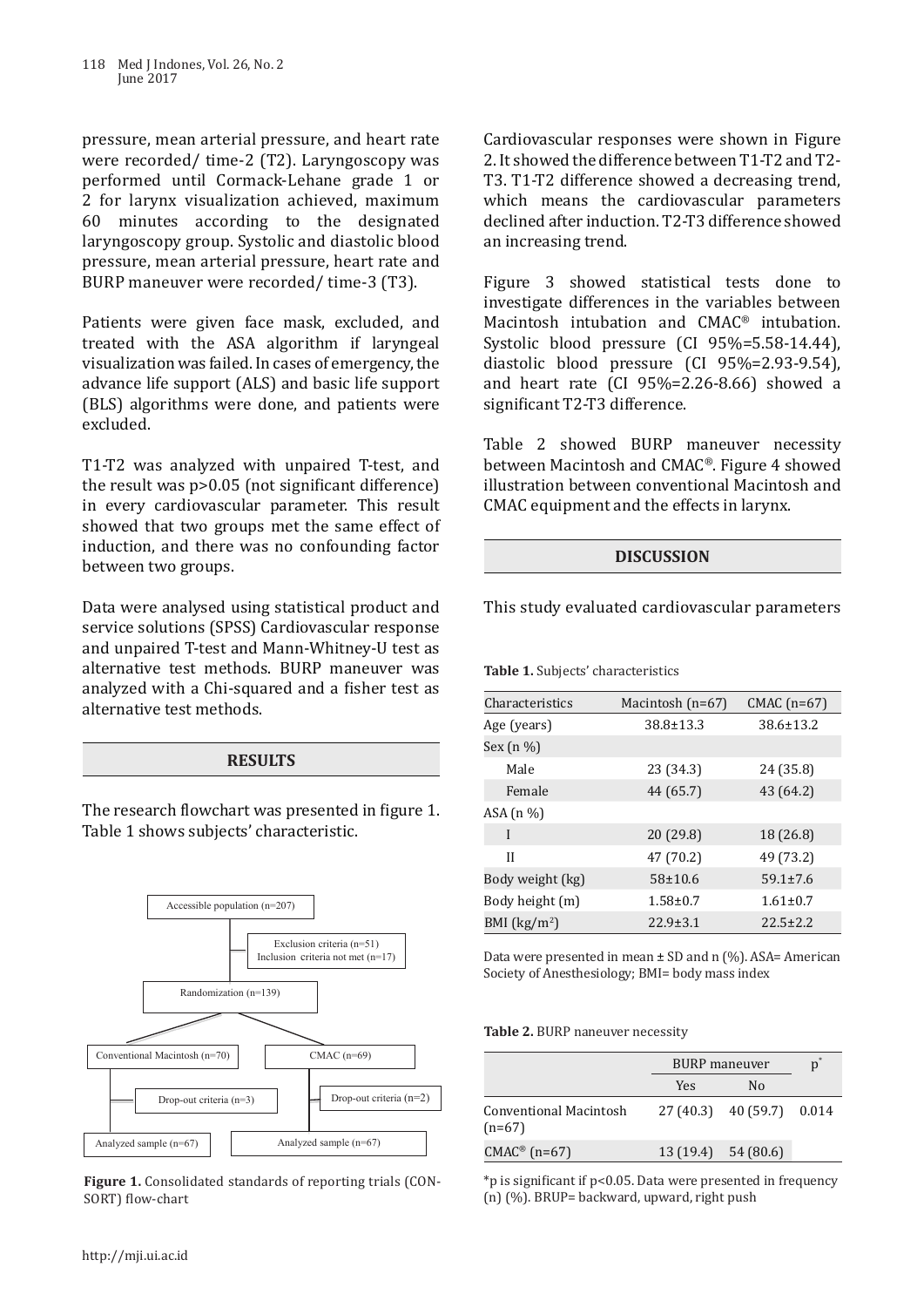

**Figure 3.** Statistical test for cardiovascular parameter difference between T2-T3 represented cardiovascular response due to laryngoscopy. T1-T2 (not shown) was analyzed with unpaired t-test, and the result was p>0.05 (not significant difference) in every cardiovascular parameter. This result showed that two groups met the same effect of induction, and there was no confounding factor between two groups. \*p<0.001



**Figure 4.** Illustration between conventional Macintosh and CMAC® equipment and the effect in larynx

such as systolic and diastolic blood pressure, mean arterial pressure, heart rate, and BURP maneuver necessity during laryngoscopy to achieve Cormack-Lehane grade 1 or 2. Cardiovascular parameter of T1 of each group were not different (Table 1), means confounding factors of cardiovascular parameters before induction and during induction were eliminated through inclusion and exclusion criteria. Biometric factors (age, height, weight, BMI) could affect the airway anatomy and airway management difficulty; thus, the inclusion criteria included age and BMI. ASA physical status was limited to 1 and 2 in order for methods to be applied to all subjects and to lessen preoperative confounding factors (e.g. hypovolemia, cardiovascular drugs, arrhythmia, etc.).

Both groups were given similar drug types and doses to eliminate confounding factors. To avoid hypercarbia as a confounding factor of

 $\frac{1}{\sqrt{2}}$ cardiovascular response, laryngoscopy duration was limited to 60 seconds.<sup>13</sup>

by pain during the procedure. Laryngoscopy<br>heart Megiptagh hlade required a laryngool The Macintosh group showed a significant larger change of the parameters in T2-T3 compared to the CMAC® group. This change was induced using Macintosh blade required a laryngeal lift maneuver, so the larynx axis was in line with the operator's eye axis. $8,14$  Mechanical pain stimulation due to the blade was sensed by the nociceptors in the tongue base mucosa, valecula, and anterior epiglottis surface. Neural stimulus traveled to suprarenal gland, inducing catecholamine release, and thus, it increased sympathic activities such as blood pressure and heart rate.15,16 The difference between Macintosh and CMAC® showed different pain stimuli produced by each method. CMAC® has a camera at the end of its blade. The camera would be in front of the larynx in laryngoscopy. Cormack-Lehane grade 1 or 2 can be achieved by slightly lifting larynx up, which is in accordance with Noppens' study<sup>17</sup> that stated CMAC® showed better laryngeal visualization; therefore, pain stimulus and catecholamine release were decreased.17 CMAC® has wider visualization than Macintosh (60*°* vs 15*°*),18 aid to achieve better visualization of larynx and minimize pain stimulus, time for intubation, and BURP maneuver needs.<sup>19</sup>

Heart rate showed the smallest change compared to other parameters. T3 heart rate in Macintosh was 10.29±10.41 bpm and in CMAC® was 10.29±10.41 bpm. This might be the result of fentanyl administration 5–6 minutes before laryngoscopy. After 5–6 minutes, fentanyl reached its peak plasma concentration. Fentanyl 2 mcg/ kgBW and propofol induction can decreased sinoatrial node frequency.<sup>20</sup> Study showed that heart rate during induction was 11–27% lower than pre-induction state, while it decreased 7–15% as laryngoscopy response.

BURP maneuver was less needed in the CMAC® group compared to the Macintosh group since the camera in CMAC® blade was almost directly in front of the larynx, facilitating Cormack-Lehane I or II visualization. $17,21$  Facilitation from CMAC® video laryngoscopy in larynx visualization had lesser painful stimulus during laryngoscopy procedure compared with the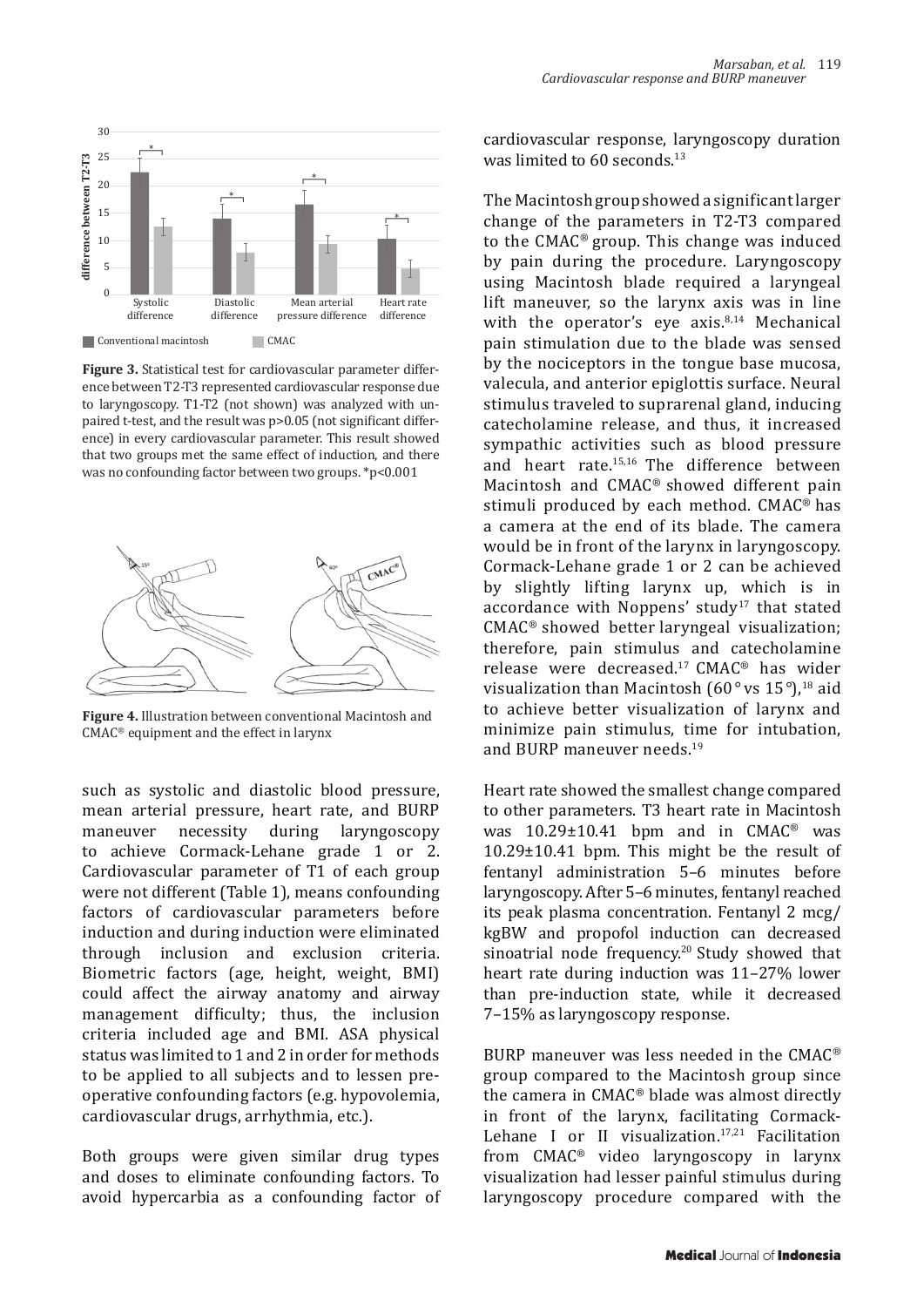Macintosh visualization, which resulted in lower cardiovascular responses in the CMAC® group compared to the Macintosh group significantly. BURP maneuver, in other hand, could create additional painful stimulus. BURP maneuver exerted pressure to larynx from the outside at the same time when the blade pressed tonguebase, valecula, and anterior epiglottis surface, resulting in simultaneous painful stimuli.

Blood pressure and mean arterial pressure were measured by a non-invasive blood pressure monitor, requiring 20–40 seconds to measure. This method is a standard observation procedure from ASA. Intra-arterial observation is more invasive and more expensive. Confounding factors of cardiovascular parameters were posed by BURP maneuver's association with the parameters and required time to achieve Cormack-Lehan 1 or 2 (from the start of laryngoscopy). Since these are not the aim of the studies, data regarding these were not analyzed.

We suggest further studies measuring blood<br>catecholamine level during laryngoscopy laryngoscopy and BURP maneuver in association with cardiovascular parameters needs to be done. Blood catecholamine level increases with pain stimuli, in order that, we can compare the response of pain stimuli better due to Macintosh and CMAC®. Limitation of this study included catecholamine level that was not measured as a response to laryngoscopy due to high cost of this laboratory examination. Cardiovascular changes were assumed due to painful stimuli of laryngoscopy.

In conclusion, cardiovascular response and BURP maneuver during laryngoscopy with CMAC® video laryngoscopy were significantly lower compared to conventional Macintosh.

### **Conflict of interest**

The authors affirm no conflict of interest in this study.

# **Acknowledgment**

There is no conflict of interest including any financial interests or financial conflicts to declare relating to the past 5 years or the foreseeable future. The study was supported by Department of Anesthesiology and Intensive Care, Faculty of Medicine, Universitas Indonesia.

## **REFERENCES**

- 1. Hagberg CA, Artime CA. Airway management in adult. In: Miller RD, Weiner-Kronish JP, Young WL, editors. Miller's anesthesia. 8th ed. Philadelphia. Elsevier Saunders; 2015. p. 1647–83.
- 2. Hassani V, Movassaghi G, Goodarzi V, Safari S. Comparison of fentanyl and fentanyl plus lidocaine on attenuation of hemodynamic responses to tracheal intubation in controlled hypertensive patients undergoing general anesthesia. Anesth Pain Med. 2013;2(3):115–8.
- 3. Chaundary B, Shah SM, Sarvaiya VU. Comparative study of two different doses of fentanyl citrate 2 microgram/ kg and 4 microgram/kg intravenous in attenuation of hemodynamic responses during intubation. NHL Journal of Medical Science. 2013;2(2):41–3.
- 4. Deem SA, Bishop MJ, Bedford RF. Physiologic and patophysiologic responses to intubation. In: Hagberg CA, editor. Benumof's airway management*.* 2nd ed. Philadelphia. Mosby Inc; 2007. p. 193–214.
- 5. Kapuangan C, Soenarto RF, Marsaban AHM. Respons kardiovaskular pada laringoskopi intubasi: Perbandingan antara esmolol 100 mg dengan lidokain 1.5 mg [thesis]. Jakarta: Universitas Indonesia; 2008. p. 1–5. Indonesian.
- 6. Kanchi M, Nair HC, Banakal S, Murthy K, Murugesan C. Haemodynamic response to endotracheal intubation in coronary artery disease: direct versus video laryngoscope. Indian J Anesth. 2011;55(3):260–5.
- 7. Rosenblatt, WH. Airway Management In: Barash PG, Cullen BF, Stoelting RK, editors. Clinical Anesthesia. 5th Ed. Lippincot & Wilkins. Philadelphia;2006. p. 595–643.
- 8. Thomas EBM, Moss S. Tracheal intubation. Anesth and Intens Care Med.2014;15(1):5–7.
- 9. Butterworth IV JF, Mackey DC, Wasnic JD, editors. Airway management. In: Morgan and Mikhail's clinical anesthesiology. 5th Ed. New York: Lange; 2013. p. 308–41.
- 10. Aziz M. The role of video laryngoscopy. Adv in Anesth. 2013;31:87–98.
- 11. Niforopulou P, Pantazopoulos I, Demestiha T, Koudouna E, Xanthos T. Video-laryngoscopes in adult: A topical review of the literature. Acta Anesthesiol Scand*.* 2010;54(9):1050–61.
- 12. Charters S, Charters P. Alternative techniques for tracheal intubation. Anesth Intens*.*2014;15(5):209–14.
- 13. Dominguez-Roldan JM, Barrera-Chacon JM, Murillo-Cabezas F, Santamaria-Mifsut JL, Rivera-Fernandez V. Clinical factors influencing the increment of blood carbon dioxide during the apnea test for the diagnosis of brain death. Transplantation Proceeding. 1999;31:2599–600.
- 14. Murphy MF, Barker TD, Schneider RE. Endotracheal intubation in: Wals RM, Murphy MF, editors. Manual of emergency airway management. 3rd ed. Lippincot Williams & Wilkins. Philadelphia; 2008. p. 63–75.
- 15. Rosenquist RW, Vrooman BM. Chronic pain management. In: Butterworth IV JF, Mackey DC, Wasnic JD, editors. Morgan and Mikhail's clinical anesthesiology. 5th Ed. New York. Lange; 2013. p. 1023–85.